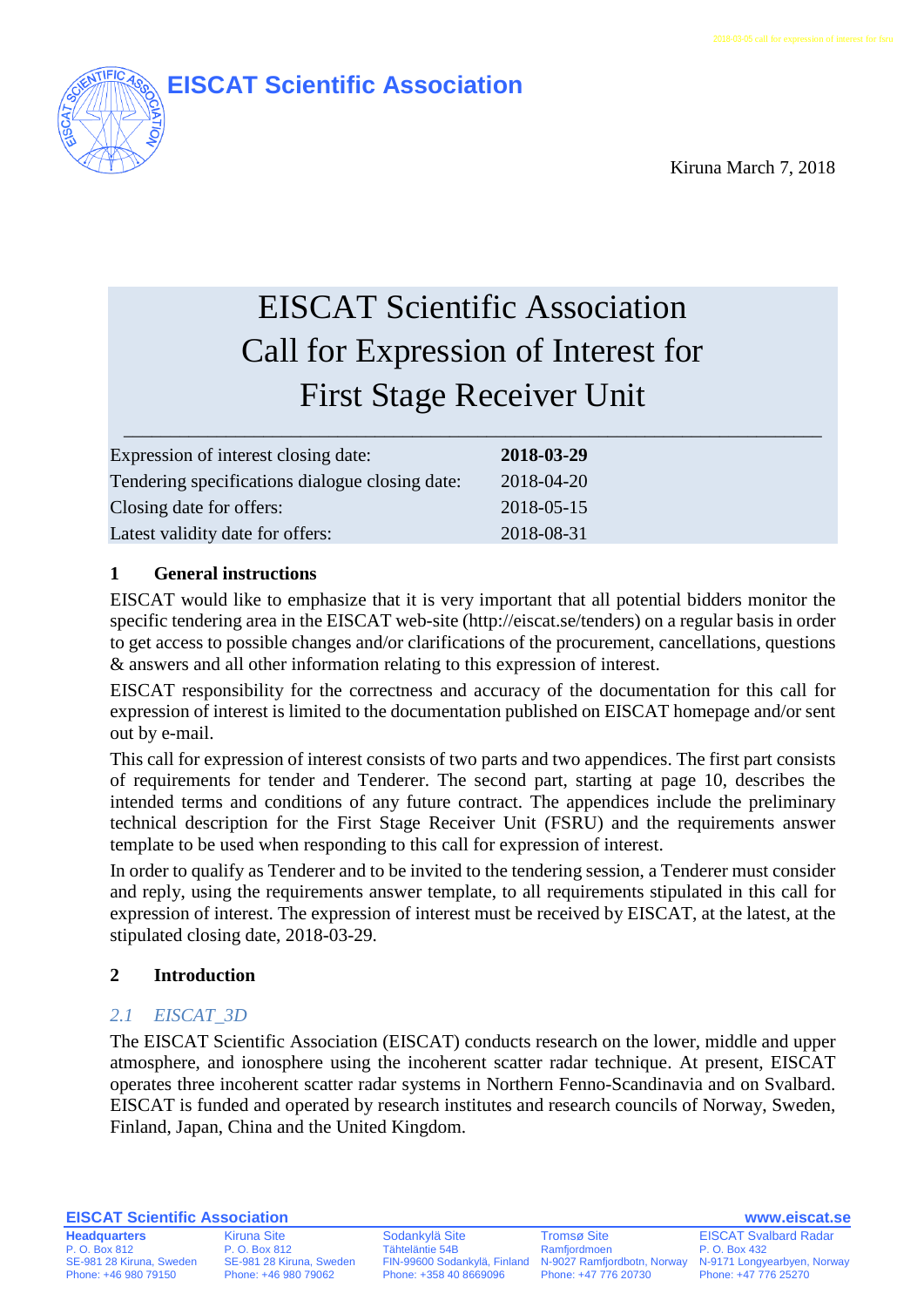EISCAT has now started the construction of EISCAT\_3D, a new radar system which will be the next generation incoherent scatter radar capable of providing 3D monitoring of the atmosphere and ionosphere.

The full EISCAT\_3D system will consist of five phased-array antenna fields located in the northernmost areas of Finland, Norway and Sweden, each with 9919 crossed dipole antenna elements. One of these sites (at Skibotn, Norway) will transmit radio waves at 233 MHz, and all five sites will have sensitive receivers to measure the returned radio signals. Digital control of the transmission and low-level digitisation of the received signal will permit instantaneous electronic steering of the transmitted beam and measurements using multiple simultaneous beams. The active antenna array in Skibotn will be surrounded by smaller outlying arrays which will facilitate aperture synthesis imaging to acquire sub-beam transverse spatial resolution. Each antenna array will be of a size of about 80 m from side to side, and the receive-only sites will be located at a distance of 90 km to 250 km from the core site in order to be able to optimize the system measurements at the altitudes of interest.

In the first stage of implementation, EISCAT\_3D Stage 1 (E3DS1), three sites, the active array at Skibotn, Norway and receive-only arrays at Kaiseniemi, Sweden, and Karesuvanto, Finland, will be built.

The FSRU procurement covers the low noise amplifier, analogue-to-digital converter and the first stage beamformer system receiver chain for each of the E3D antennas at the three sites. Since each E3D antenna receive in two polarisations, the total number of receive channels is 19 838 for a fully deployed site. Due to potential funding constraints, a part of system build-up will be handled as options that may be ordered later, but before the final regular deliveries are done.



*First Stage Receiver Unit*

The EISCAT\_3D system will be built as sub-arrays with 91 antennas in each block. The system should integrate the resulting 182 receive channels (for each 91-antenna sub-array) in a common FSRU unit.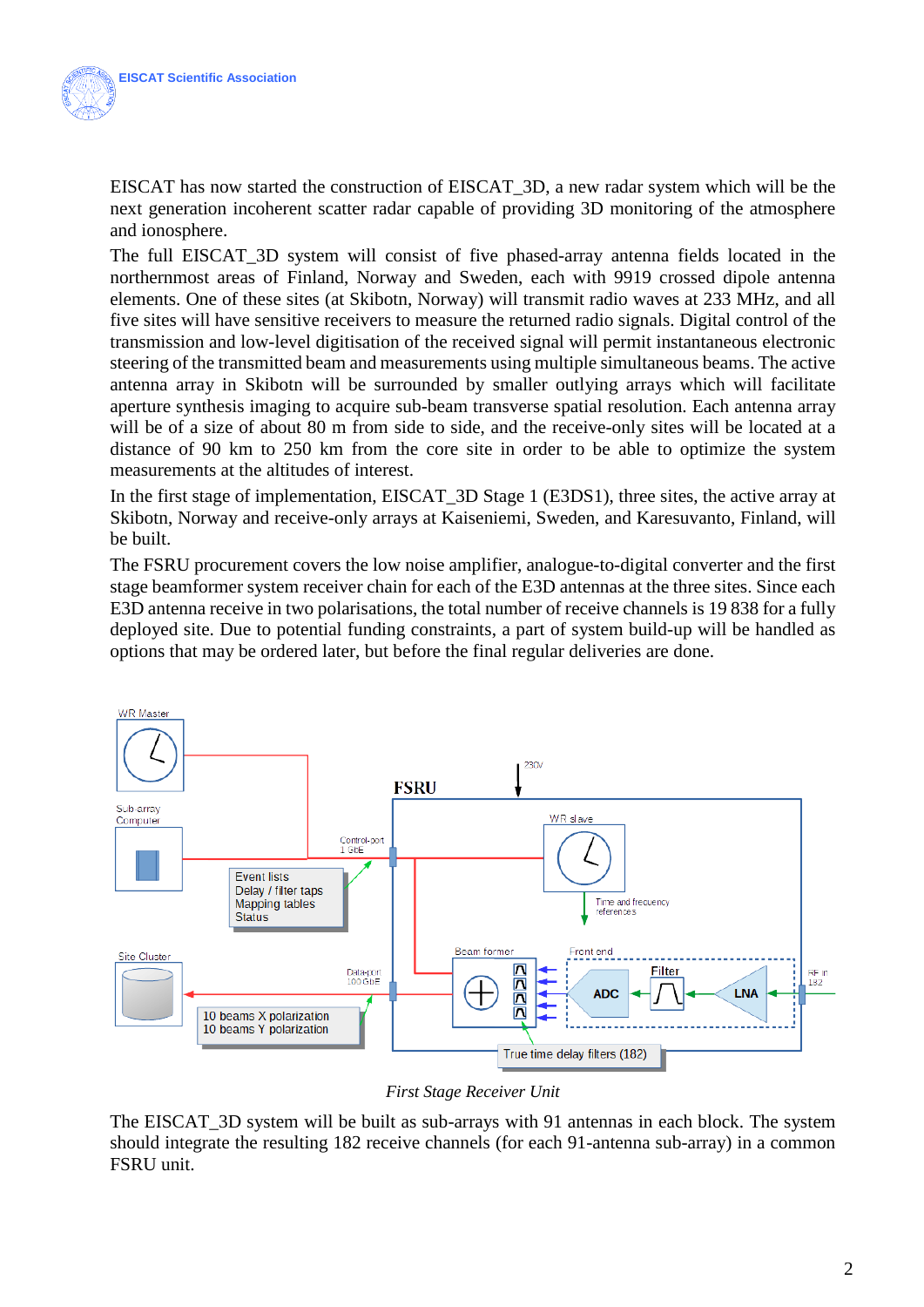

# *2.2 Definitions and Abbreviations*

| <b>Procurement Object</b> | FSRU description:                                                                                                                                                                                                                                                                                                                                     |  |
|---------------------------|-------------------------------------------------------------------------------------------------------------------------------------------------------------------------------------------------------------------------------------------------------------------------------------------------------------------------------------------------------|--|
|                           | A single FSRU unit has 182 analogue inputs, a 1 GbE port<br>$\bullet$<br>for control, timing and monitoring and a 100 GbE port for<br>data. Each unit should fit in a standard 19" rack and should<br>not exceed 935 mm (21 rack units) vertical space. Each unit<br>should connect to 230 V mains by a single plug and should<br>draw less than 1 kW |  |
|                           | For more details, the <i>Procurement Object</i> First Stage Receiver Unit is<br>further described in Technical Specification ref. [1].                                                                                                                                                                                                                |  |

#### *2.3 References*

| <b>Ref. No. Title</b> |                                                                                             |
|-----------------------|---------------------------------------------------------------------------------------------|
|                       | Preliminary Technical Specification for the FSRU                                            |
|                       | Requirements answer template used for responding to this call for expression of<br>interest |

#### **3 Procurement procedure**

#### *3.1 Competitive procedure with negotiation*

The procurement procedure comprises of a call for expression of interest followed by the actual tender process. The tendering process will start with a dialogue period before setting the final requirements. Tenderers invited to the tendering phase are encouraged to be active in the dialogue process. EISCAT will ensure equality of treatment among all Tenderers and will not reveal to other Tenderers solutions proposed or other confidential information communicated by a Tenderer participating in the dialogue without prior agreement. The EISCAT web-site will be used as the primary tool for communication.

#### *3.2 Procurement documents and information flow*

- 1. Expression of Interest (open)
	- o Call for Expression of Interest
	- o FSRU Requirements
	- o Requirements answer template for the expression of interest
- 2. Invitation to Tender (restricted to invited Tenderers only)
	- o Enquiry
	- o Technical Specification for the FSRU
	- o Statement of Work for the FSRU
	- o Contract Data Requirements List for the FSRU
	- o Requirements answer template for the FSRU
	- o General terms for supply of goods ALOS 05
- 3. Dialogue (open)

Questions and Answers published and updated on-line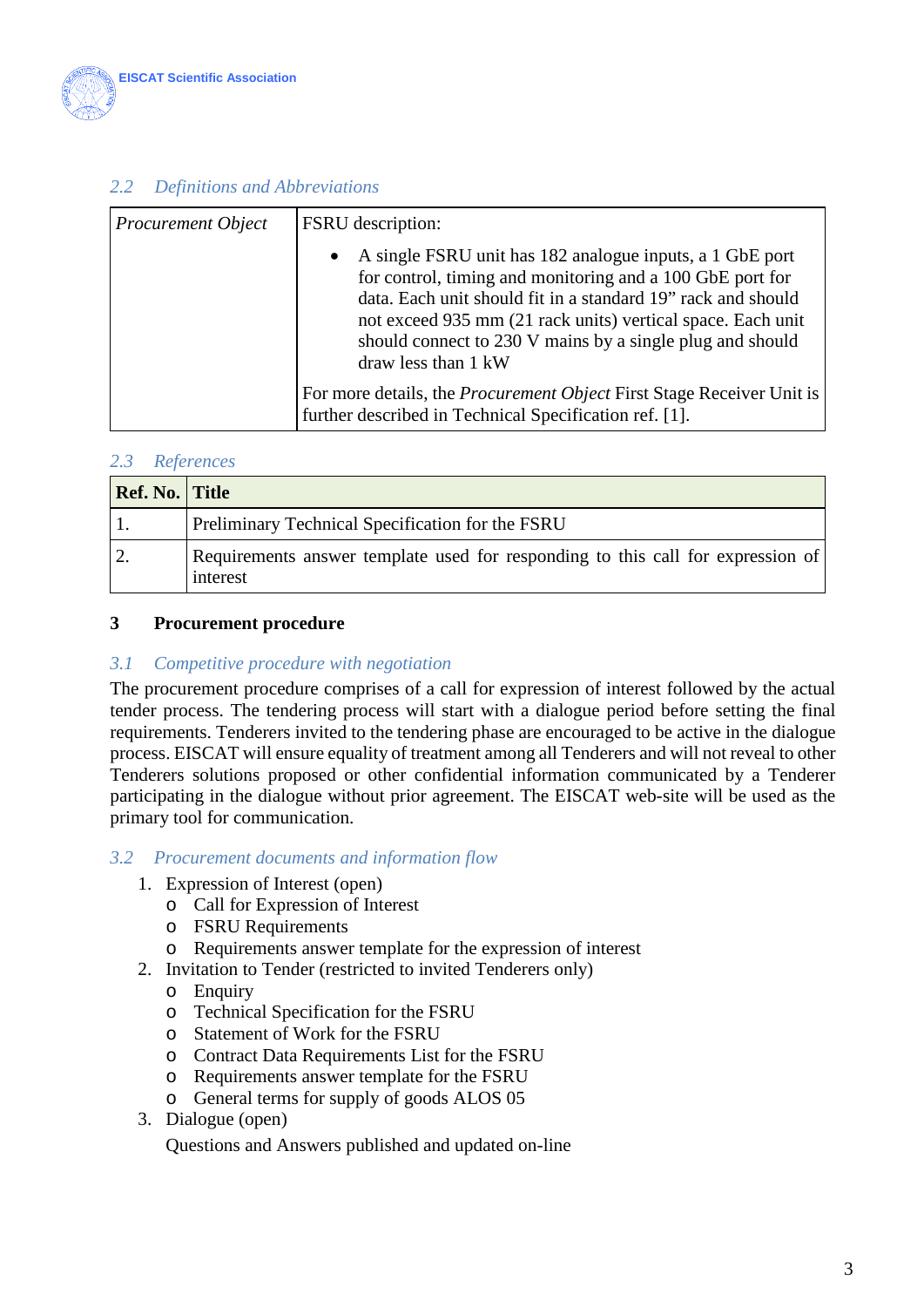

4. Final specifications

Updated specifications as needed (open)

Updated tendering documents as needed (restricted to invited Tenderers only)

## **4 Scope**

## *4.1 Scope*

The products/services that the Contractor shall supply are shown in the table of scope.

| <b>Item</b>    | <b>Description</b>                                                                                                                                                        | Quantity and unit             |
|----------------|---------------------------------------------------------------------------------------------------------------------------------------------------------------------------|-------------------------------|
| 1              | Initial contract phase: R&D, final design assessment, first<br>article (one 182-channel FSRU unit), including shipping to the<br>present EISCAT site near Tromsø, Norway. | Price for all<br>deliverables |
| $\overline{2}$ | Second contract phase, <i>Procurement Object 1</i> : Delivery of<br>119 FSRU units, including shipping to the new EISCAT_3D<br>site in Northern Norway.                   | Price per item                |
| 3              | Third contract phase, Procurement Object 2: Delivery of<br>50 FSRU units, including shipping to the new EISCAT_3D<br>site in Northern Sweden.                             | Price per item                |
| $\overline{4}$ | Third contract phase, <i>Procurement Object</i> 3: Delivery of<br>50 FSRU units, including shipping to the new EISCAT_3D<br>site in Northern Finland.                     | Price per item                |
| 5              | Changes and additions. Hourly rate per hour of additional<br>production                                                                                                   | Price per hour                |
| 6              | Changes and additions. Additional material is debited with<br>cost purchase price plus added surcharge                                                                    | Surcharge in<br>percent       |

# *4.2 Options*

EISCAT shall have the right but not the obligation to, no later than 12 months before the expiry of the contract, order the following deliverables under the conditions of this contract:

|    | <b>Item</b> Description                                                                                                                                        | <b>Quantity and unit</b> |
|----|----------------------------------------------------------------------------------------------------------------------------------------------------------------|--------------------------|
| -1 | Optional contract phase, <i>Procurement Object 4</i> : Delivery of<br>10 - 59 FSRU units, including shipping to the new<br>EISCAT 3D site in Northern Sweden.  | Price per FSRU<br>unit   |
| 2  | Optional contract phase, <i>Procurement Object 5</i> : Delivery of<br>10 - 59 FSRU units, including shipping to the new<br>EISCAT 3D site in Northern Finland. | Price per FSRU<br>unit   |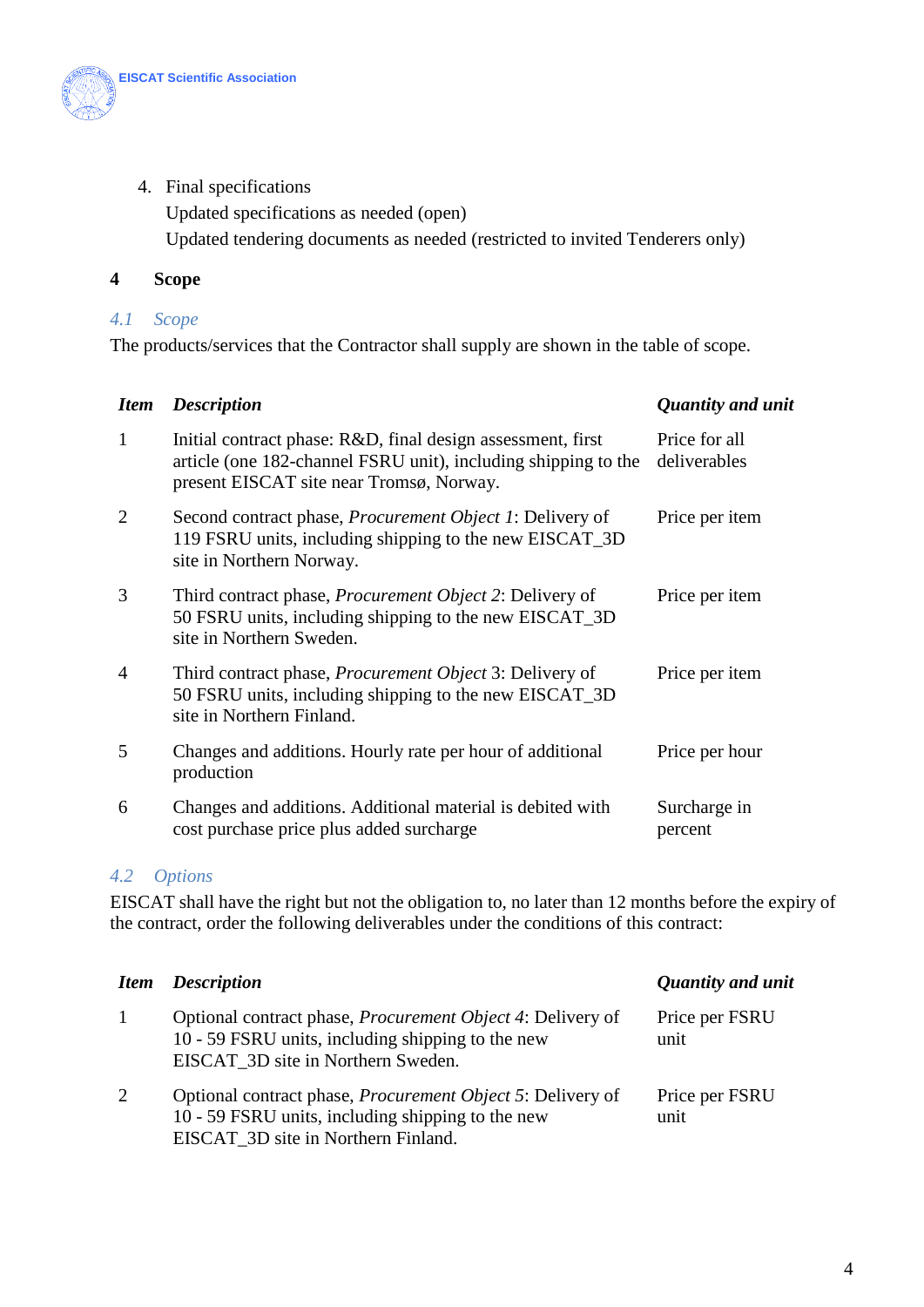

# *Item Description* **Quantity and unital** *Quantity and unital Quantity and Quantity and Quantity and Quantity and Quantity and Quantity and Quantity and Quantity and Quantity and Quantity and Quantity and Quantity and Qua*

| Quantity and unit |  |  |
|-------------------|--|--|
|                   |  |  |

| 3 | Optional contract phase: Changes and additions. Hourly rate<br>per hour of additional production                                   | Price per hour          |
|---|------------------------------------------------------------------------------------------------------------------------------------|-------------------------|
| 4 | Optional contract phase: Changes and additions. Additional<br>material is debited with cost purchase price plus added<br>surcharge | Surcharge in<br>percent |

## **5 Specification**

#### *5.1 Technical specification and operational undertakings*

The following technical specification and operational undertakings shall apply:

• Appendix 1 Technical Specification for First Stage Receiver Unit

# **6 DELIVERY**

#### *6.1 Delivery time in accordance with EISCAT's time schedule*

Delivery shall be made in accordance with the following time schedule:

| <b>Item</b>    | <b>Description</b>                                 | Delivery date                           |
|----------------|----------------------------------------------------|-----------------------------------------|
|                | Initial contract phase: R&D and first article      | $<$ 9 months after<br>signed contract   |
|                | Second contract phase, <i>Procurement Object 1</i> | September 2019                          |
|                | Second contract phase, <i>Procurement Object 2</i> | September 2020                          |
| $\overline{4}$ | Third contract phase, <i>Procurement Object 3</i>  | September 2020                          |
|                | Changes and additions                              | Agreed after the<br>contract is awarded |

#### *6.2 Delivery time - option*

Delivery time after any exercise of option including rate of delivery will be agreed after the contract is awarded.

#### **7 Delivery and invoice addresses**

#### *7.1 EISCAT delivery addresses*

The First Stage Receiver Units shall be delivered to the following addresses:

First Article EISCAT Scientific Association Ramfjordmoen N-9027 Ramfjordbotn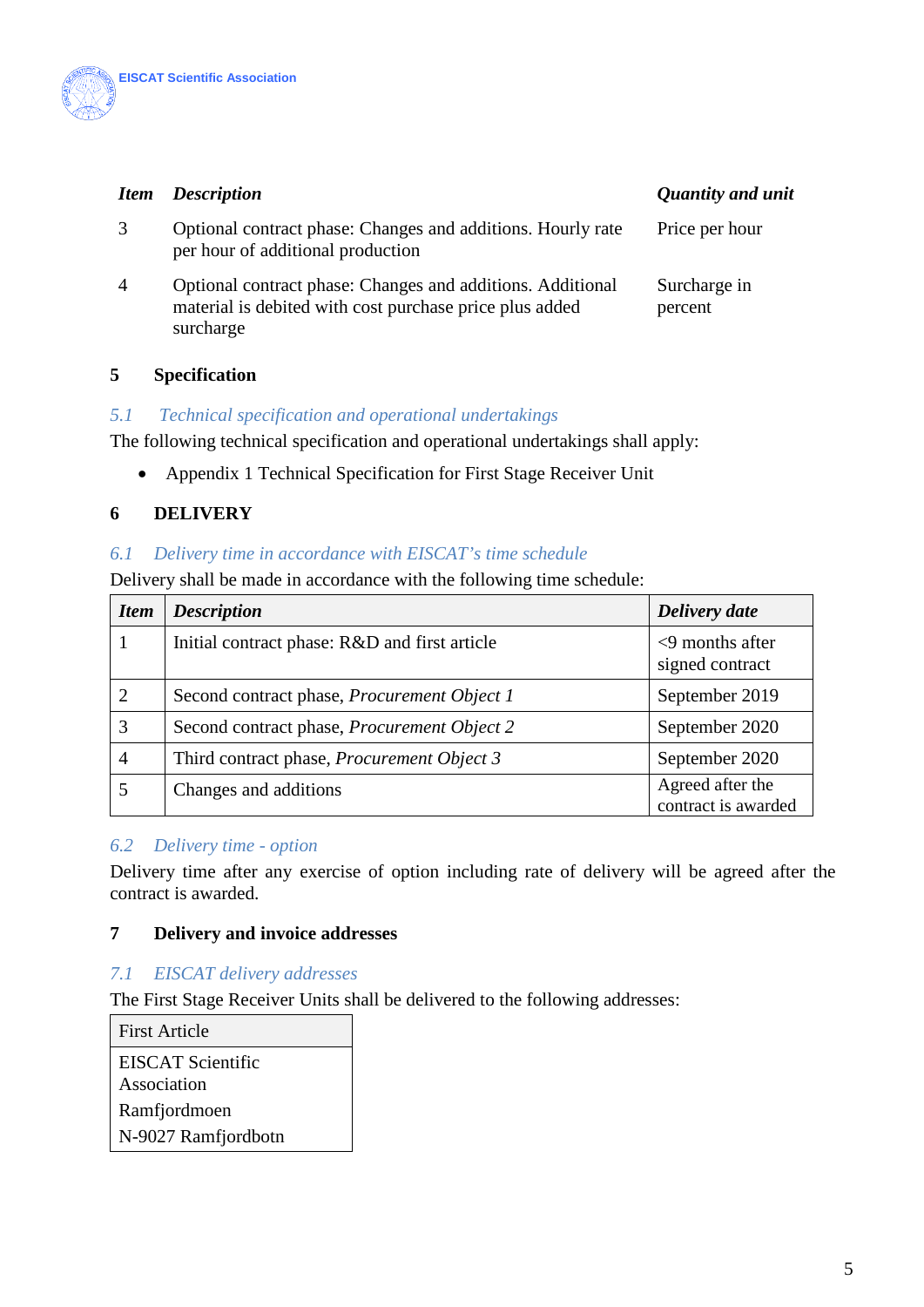

| Procurement Object 1                    | Procurement Object 2<br>and option Object 4 | Procurement Object 3<br>and option Object 5 |
|-----------------------------------------|---------------------------------------------|---------------------------------------------|
| <b>EISCAT Scientific</b><br>Association | <b>EISCAT Scientific</b><br>Association     | <b>EISCAT Scientific</b><br>Association     |
| Street address not set yet              | Street address not set yet                  | Street address not set yet                  |
| N-9143 Skibotn                          | SE-981 95 Kiruna                            | FIN-99470 Karesuvanto                       |

# *7.2 EISCAT invoice addresses*

The cost items will be invoiced in/to the country of final location. For common cost items, a cost distribution will be agreed later. The addresses are the following:

| Finland                                 | Norway                                  | Sweden                                  |
|-----------------------------------------|-----------------------------------------|-----------------------------------------|
| <b>EISCAT Scientific</b><br>Association | <b>EISCAT Scientific</b><br>Association | <b>EISCAT Scientific</b><br>Association |
| Tähteläntie 54B                         | Ramfjordmoen                            | Rymdcampus 1                            |
| FIN-99600 Sodankylä                     | N-9027 Ramfjordbotn                     | SE-981 92 Kiruna                        |

# **8 FORM OF CONTRACT**

#### *8.1 Price*

EISCAT awaits tenders using the form(s) of contract and observing the conditions described below. The prices of all offered items and any options must be quoted in one of SEK, EUR, NOK, GBP, JPY or CNY exclusive of VAT.

# *8.2 Fixed price*

Fixed price means that the price shall not be adjusted for foreign exchange and/or index, or in any other way.

# *8.3 Envisaged payment schedule*

Exclusive of any options.

| 20% |
|-----|
| 20% |
| 15% |
| 10% |
| 15% |
| 20% |
|     |

# **9 Advance payment conditions**

#### *9.1 Advance payment*

Any advance payments by EISCAT shall be covered by Tenderer advance payment guarantees issued by bank or a corporate entity.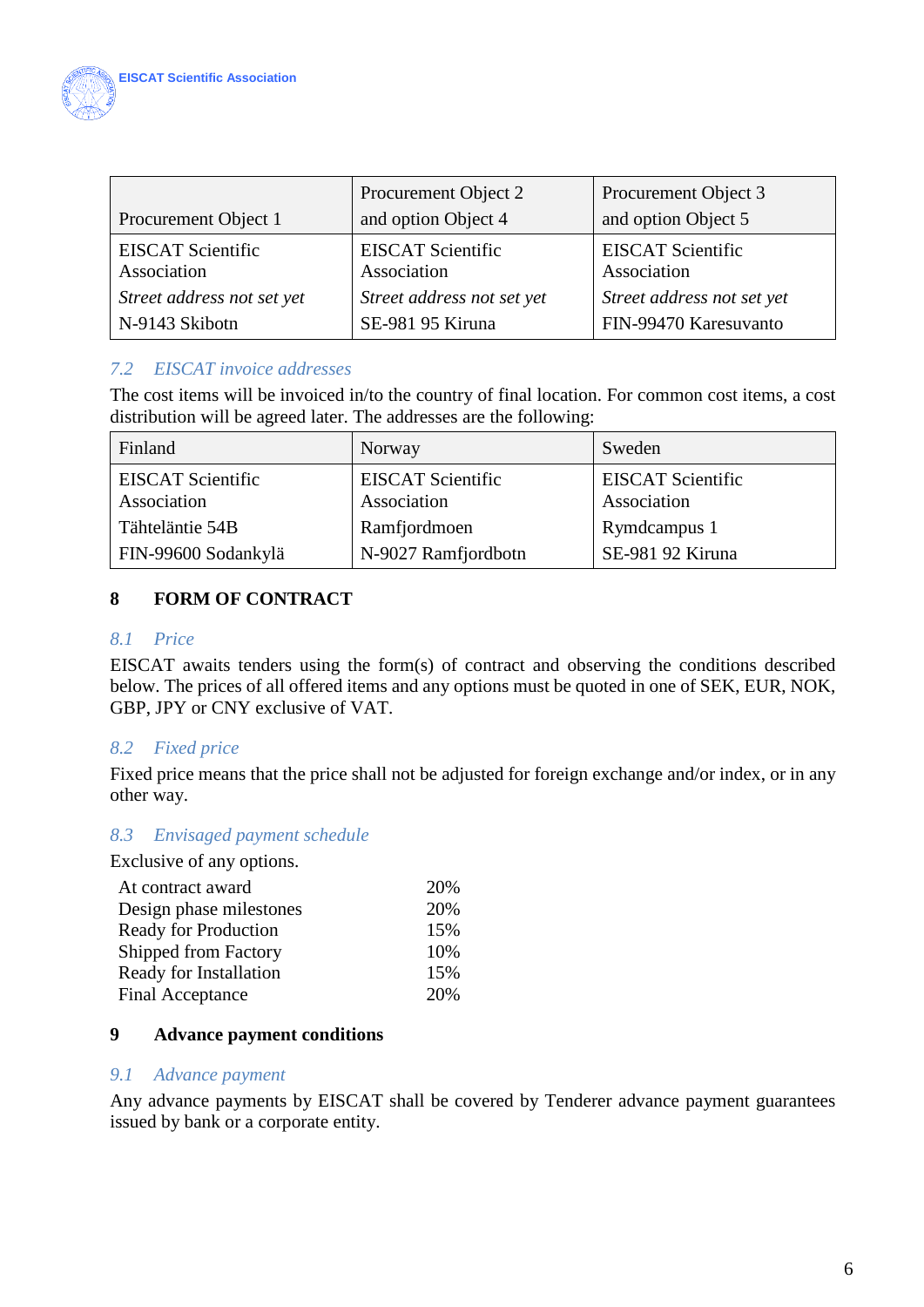

# **10 Verification of qualification of Tenderers**

EISCAT's requirements for Tenderers are stipulated below. EISCAT will examine if the Tenderer fulfils these requirements before a tender is further evaluated.

# *10.1 Exclusion of Tenderer*

Candidates or tenderers are excluded from participation in procurement procedures if:

- they are bankrupt or are having their affairs administered by the courts, have entered into an arrangement with creditors, have suspended business activities, are the subject of proceedings concerning those matters, or are in any analogous situation arising from a similar procedure provided for in national legislation or regulations;
- they have been convicted of an offence concerning applicable laws and regulations of the environment, human rights, working conditions, anti-corruption, gender equality and diversity.
- they are banned or restricted from doing business in the European Union.

#### *10.2 Requirement for registration*

To enable EISCAT to appropriate control, the registration at the Register of companies, commercial enterprises or associations, whichever is applicable, shall be attached to the reply (verified by a registration certificate or special certificate from a competent authority).

If there is no such official register as referred to above in the country where the Tenderer is established, the Tenderer shall provide a certificate containing corresponding details signed by a competent authority or an authorised accountant or equivalent.

The above certificates shall not be more than six months old.

#### *10.3 Requirement for technical and professional capacity*

The qualification criteria relating to technical and professional capacity are designed to show whether the Tenderer has the capacity needed to perform the contract or not.

The following qualifications are required and evidence has to be included in the reply:

- 1. a list of the principal customers in the past three years with the sums involved and whether it is public or private customers;
- 2. short description of two completed reference projects (with relevant need for technical and professional capacity as this expression of interest) for two different customers. The completion of the reference project cannot be older than three years and contact details must be included to enable verification.
- 3. CV's for two persons that are employed by the Tenderer and have technical and professional capacity to perform the contract,
- 4. description of the test facilities where the verification is planned to take place and contact details of the person responsible for booking of the facility,

#### *10.4 Requirement for financial and economic capacity*

The qualification criteria relating to financial and economic capacity are designed to show whether the Tenderer has the capacity needed to perform the contract: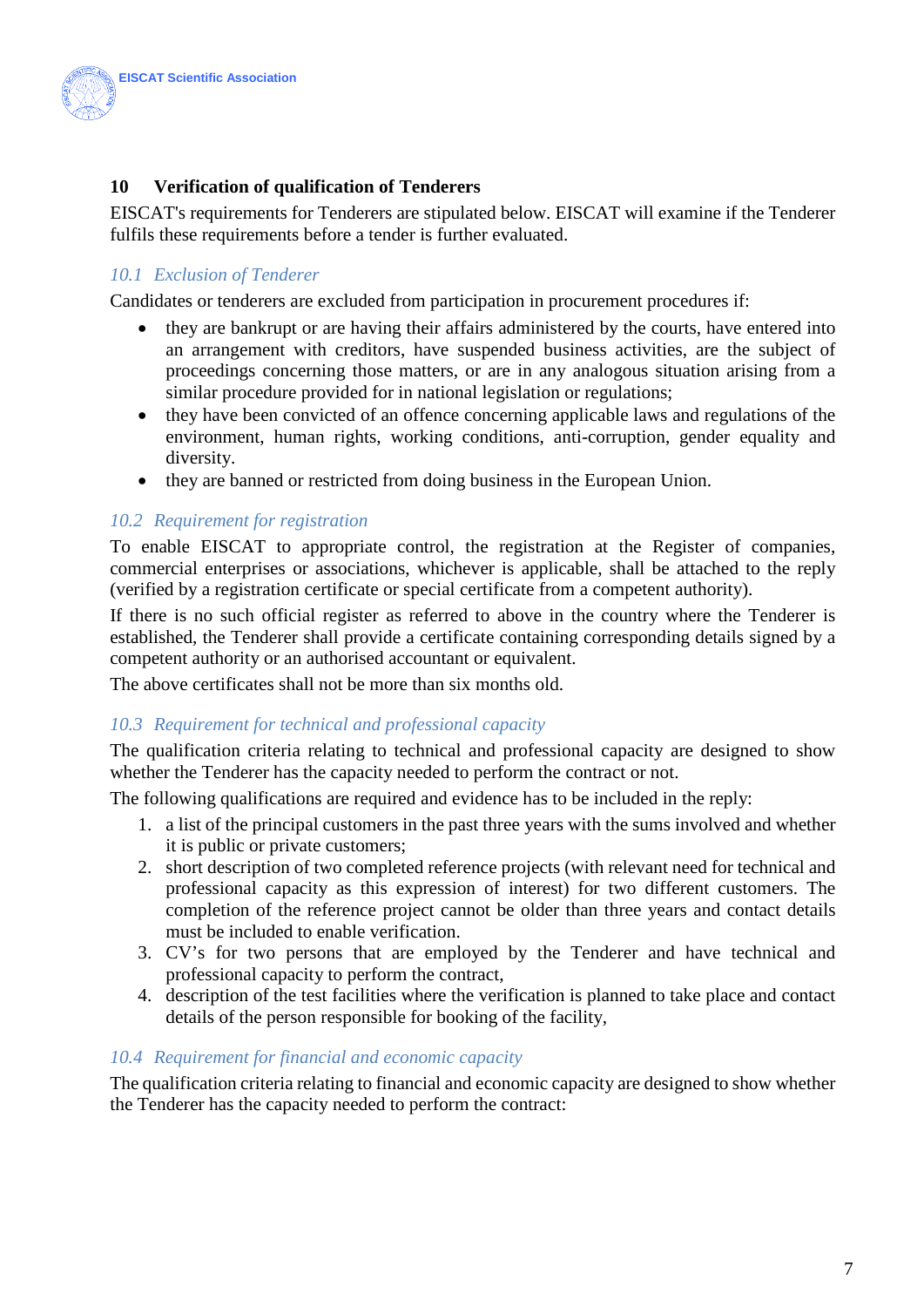

- 1. the economic value of the contract must be less than 40% of the annual turnover for the last two years. To be able to verify this, copies of the annual reports for the last two financial years must be submitted.
- 2. Alternatively, for start-up Tenderers, or consortias, please demonstrate the financial structure established to cover the contract commitment.

# **11 Award of contract**

EISCAT will accept the tender that meets the requirements, or has given reasonable justifications for the requirements that are not met, and is the most economically and technically advantageous.

# *11.1 Subcontractors*

The Tenderer shall in its tender state to what extent parts of the Contract and/or which parts of the Contract it intends to subcontract to third parties and which subcontractors are proposed.

# **12 Commercial secrecy**

If the Tenderer considers that the data which have been submitted within the procurement are subject to commercial secrecy, the Tenderer should in writing request commercial secrecy, giving details of the data involved and what damage the Tenderer might suffer if the data are disclosed. EISCAT will thereafter conduct an independent examination of whether commercial secrecy in accordance with the above referenced law may be deemed to apply or not.

#### **13 Instructions for submission of the expression of interest**

# *13.1 Language*

All documentation in this procurement matter including all correspondence shall be in the English language.

# *13.2 Disposition*

The reply must be complete on the basis of what is stipulated in this expression of interest. The disposition of this document shall be followed. The reply shall contain comments on all requirements and any award criteria stipulated.

If no comment is made in respect of a stipulated requirement, EISCAT shall be entitled to interpret this to mean that the requirement is not accepted by the Tenderer.

# *13.3 Tenderer data*

The reply shall show the Tenderer's:

Name Address Registration number Telephone number E-mail address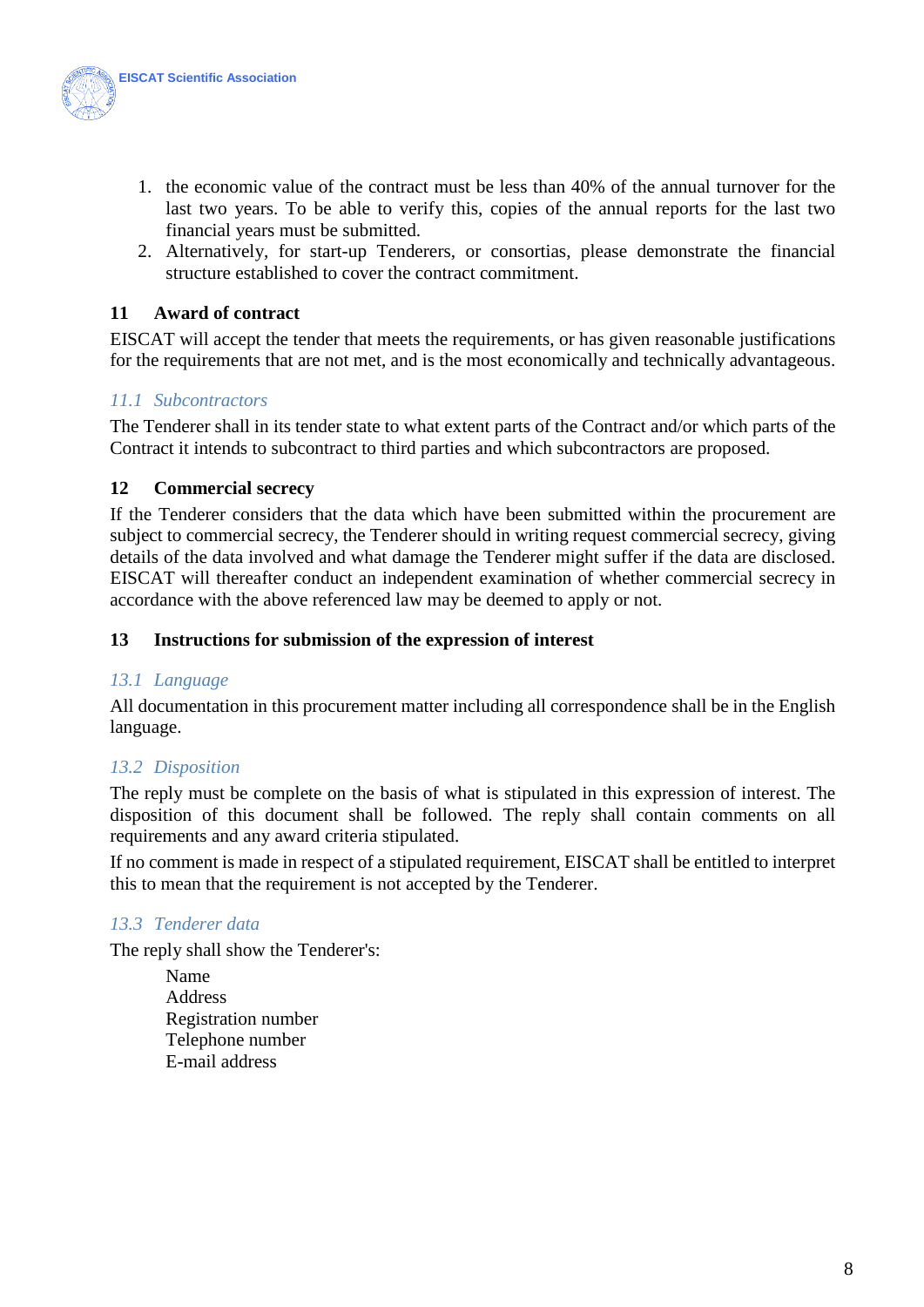

# *13.4 Submission*

Expression of interests are accepted in original and via email (PDF format). The reply shall be (electronically/scanned) signed by the Tenderer and marked with "EXPRESSION OF INTEREST, E3DS1 FSRU" and the stipulated closing date for submission.

The expression of interest shall be addressed to the following postal address:

*EISCAT Scientific Association Rymdcampus 1 SE*‐*981 92 Kiruna Sweden* 

Replies submitted by email shall be sent to the following email addresses:

*Johan.Svensson@eiscat.se* and *Harri.Hellgren@eiscat.se*

EISCAT must receive the expression of interest, at the latest, by 22.00 Central European Time (CET) on the closing date.

# *13.5 Expression of Interests received too late or being incomplete*

An expression of interest received after the closing date may not be considered. Submissions lacking requested supporting material, and/or not provided using the requirements answer template for the expression of interest, will not be considered.

## **14 Applicable law**

For this procurement, Swedish law applies.

# **15 Miscellaneous**

#### *15.1 Information regarding the expression of interest*

Questions regarding this expression of interest shall be submitted in writing and may be addressed to:

*Johan.Svensson@eiscat.se* and *Harri.Hellgren@eiscat.se*

Questions will be received until four days before the closing date. Relevant answers will be published on EISCAT's web site (at [http://eiscat.se/tenders\)](http://eiscat.se/tenders).

Updates will be published regularly, however not after two days before the closing.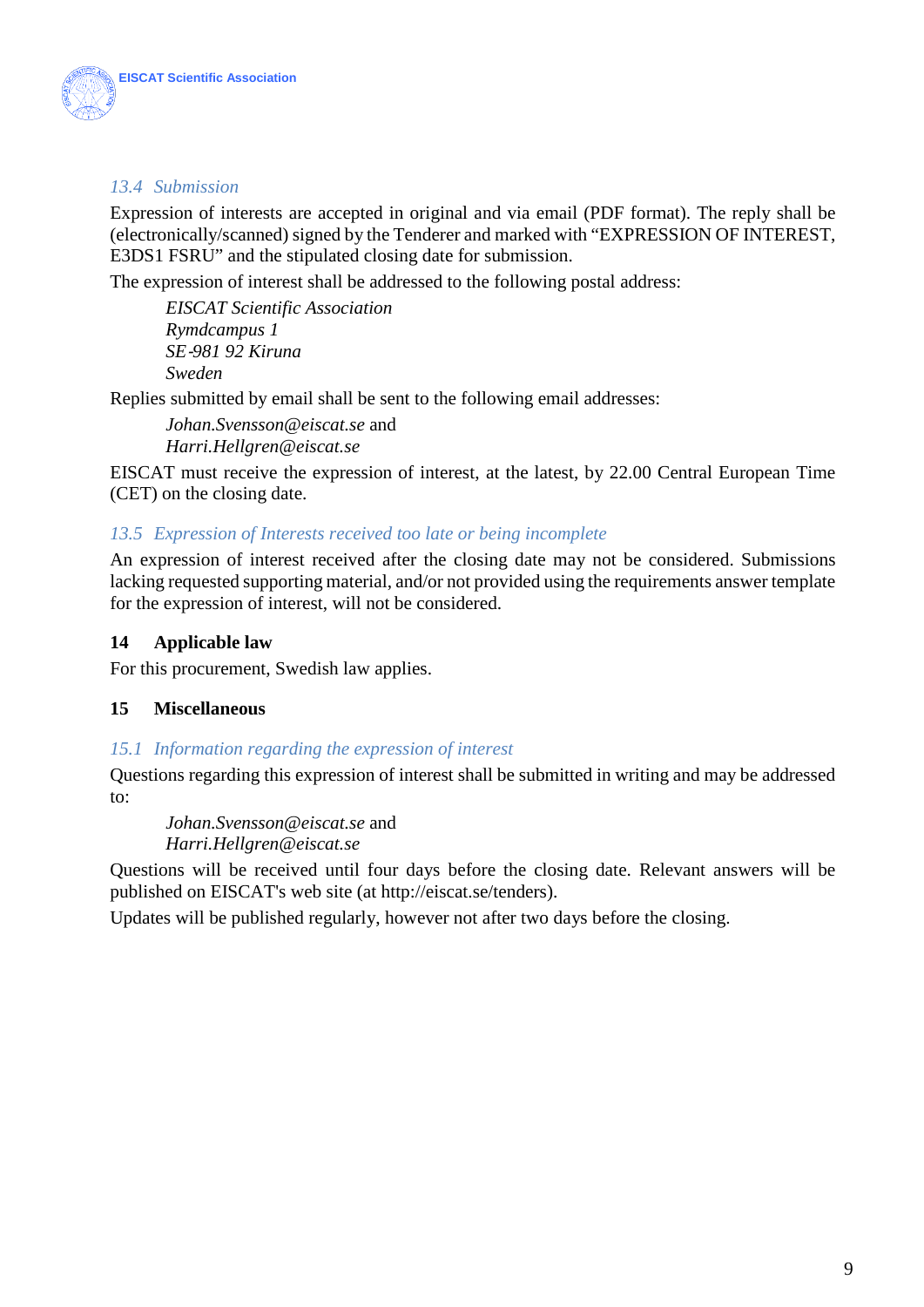

Contract draft (second part of the document)

## **Terms and conditions for the contract**

<span id="page-9-0"></span>Terms and conditions for the contract

# **1 Contract Parties**

This contract is made between,

EISCAT Scientific Association hereinafter called EISCAT

and

<name of the organisation with the winning tender> hereinafter called Contractor

# **2 Contract Scope**

# *2.1 Scope of delivery*

The Contractor shall, in accordance with the terms and conditions of this Contract and, where applicable, accompanying appendices, deliver:

| <b>Item</b>    | <b>Description</b>                                                                                                                                                                                               | <b>Quantity and unit</b>      |
|----------------|------------------------------------------------------------------------------------------------------------------------------------------------------------------------------------------------------------------|-------------------------------|
| 1              | Initial contract phase: R&D, final design assessment, first<br>article (one 182 channel FSRU unit), including shipping to the<br>present EISCAT site near Tromsø, Norway. Preliminary<br>completion: early 2019. | Price for all<br>deliverables |
| $\overline{2}$ | Second contract phase, <i>Procurement Object 1</i> : Delivery of<br>119 FSRU units, including shipping to the new EISCAT_3D<br>site in Northern Norway. Preliminary delivery: September<br>2019                  | Price per item                |
| 3              | Third contract phase, Procurement Object 2: Delivery of<br>50 FSRU units, including shipping to the new EISCAT_3D<br>site in Northern Sweden. Preliminary delivery: September<br>2020.                           | Price per item                |
| $\overline{4}$ | Third contract phase, <i>Procurement Object</i> 3: Delivery of<br>50 FSRU units, including shipping to the new EISCAT_3D<br>site in Northern Finland. Preliminary delivery: September<br>2020.                   | Price per item                |
| 5              | Changes and additions. Hourly rate per hour of additional<br>production                                                                                                                                          | Price per hour                |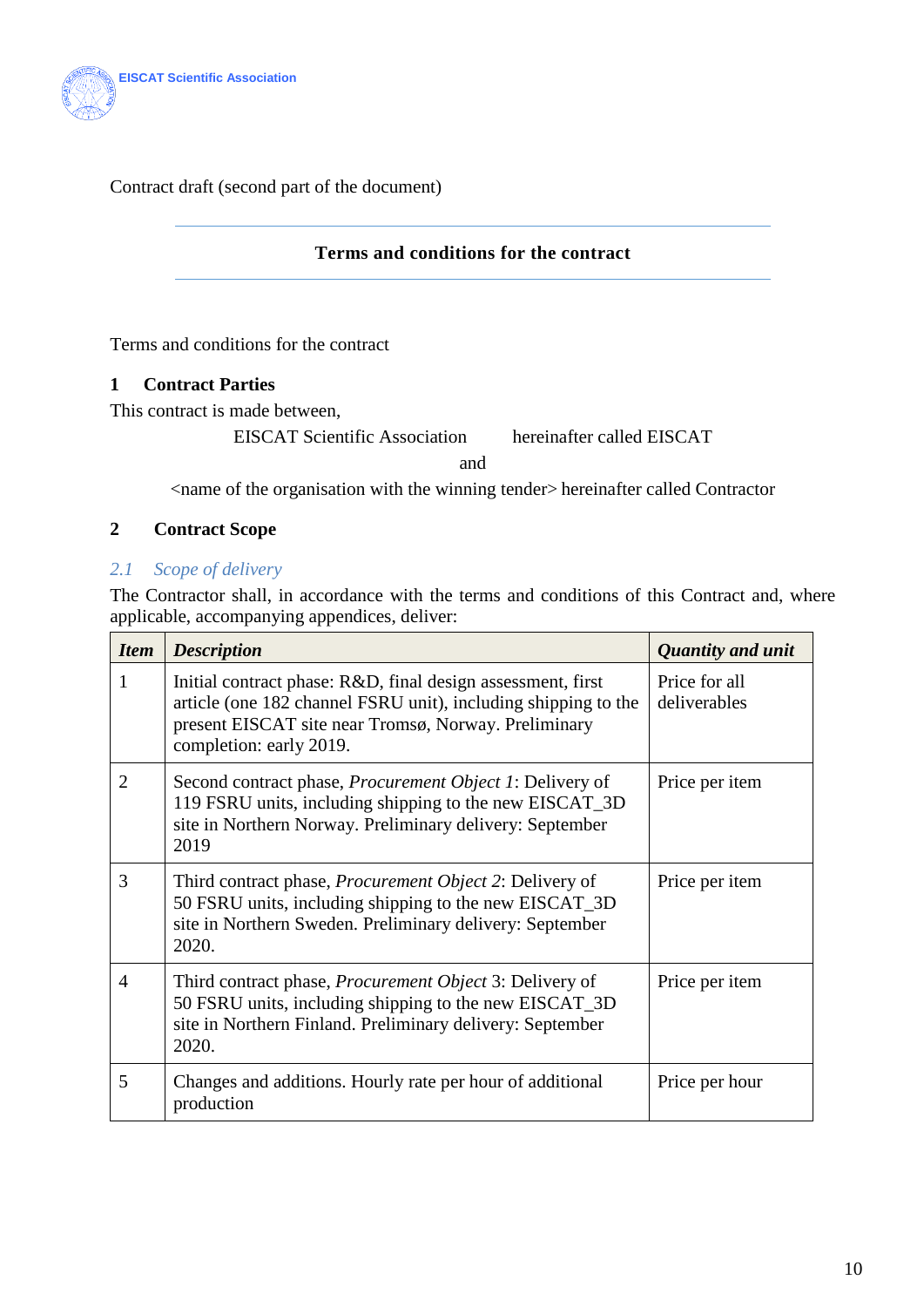

# *2.2 General terms and conditions*

Clause 2 to 27 in the General terms for supply of goods ALOS 05 applies for this Contract, the word "Purchaser" is in that appendix replaces the word "EISCAT" and the word "Seller" replaces the word "Contractor".

# **3 Specifications**

The Contractor shall deliver in accordance with the following specifications:

Appendix 1 Technical Specification for First Stage Receiver Unit

Appendix 2 Statement of Work for First Stage Receiver Unit

Appendix 3 Contract Data Requirements List for First Stage Receiver Unit

Appendix 4 Requirements Answer Template for First Stage Receiver Unit

Appendix 5 General terms for supply of goods ALOS 05

The Contractor shall fulfil all accepted requirements stated in the specifications above. The Contractor shall ensure that all accepted requirements also are fulfilled by any subcontractors used. Management systems

# **4 Quality Management System**

Requirements for quality management systems shall be met in accordance with the CDRL.

# *4.1 Safety Management System*

Requirements for safety management systems shall be met in accordance with the CDRL.

# *4.2 Environmental Management System*

Requirements for Environmental management systems shall be met accordance with the CDRL

# **5 Title and rights of use**

Information submitted by EISCAT shall remain the property of EISCAT. However, information owned by a third party and submitted by EISCAT to the Contractor, shall remain the property of the third party. Without the written consent of EISCAT the Contractor may not use, copy or reproduce such information, with the exception of internal use only when submitting tenders to EISCAT or carrying out work for EISCAT.

For its own needs EISCAT shall – free of charge and free of intellectual property rights – be entitled to use information in order to assemble, install, activate, operate and maintain (including repairs) all parts of the *Procurement Object*.

EISCAT has the right to copy, reproduce, compile and translate information to the extent necessary for EISCAT for its mentioned use.

For the *Procurement Object* or part of the *Procurement Object* which have been developed especially for and at the expense of EISCAT, EISCAT shall be entitled to use information among other things for procurement, development, modification and production. EISCAT shall notify the receiving party of the Contractor's title.

The Contractor shall secure all intellectual property rights necessary for EISCAT to use the *Procurement Object* to the extent and in manner agreed. The Contractor is responsible for that the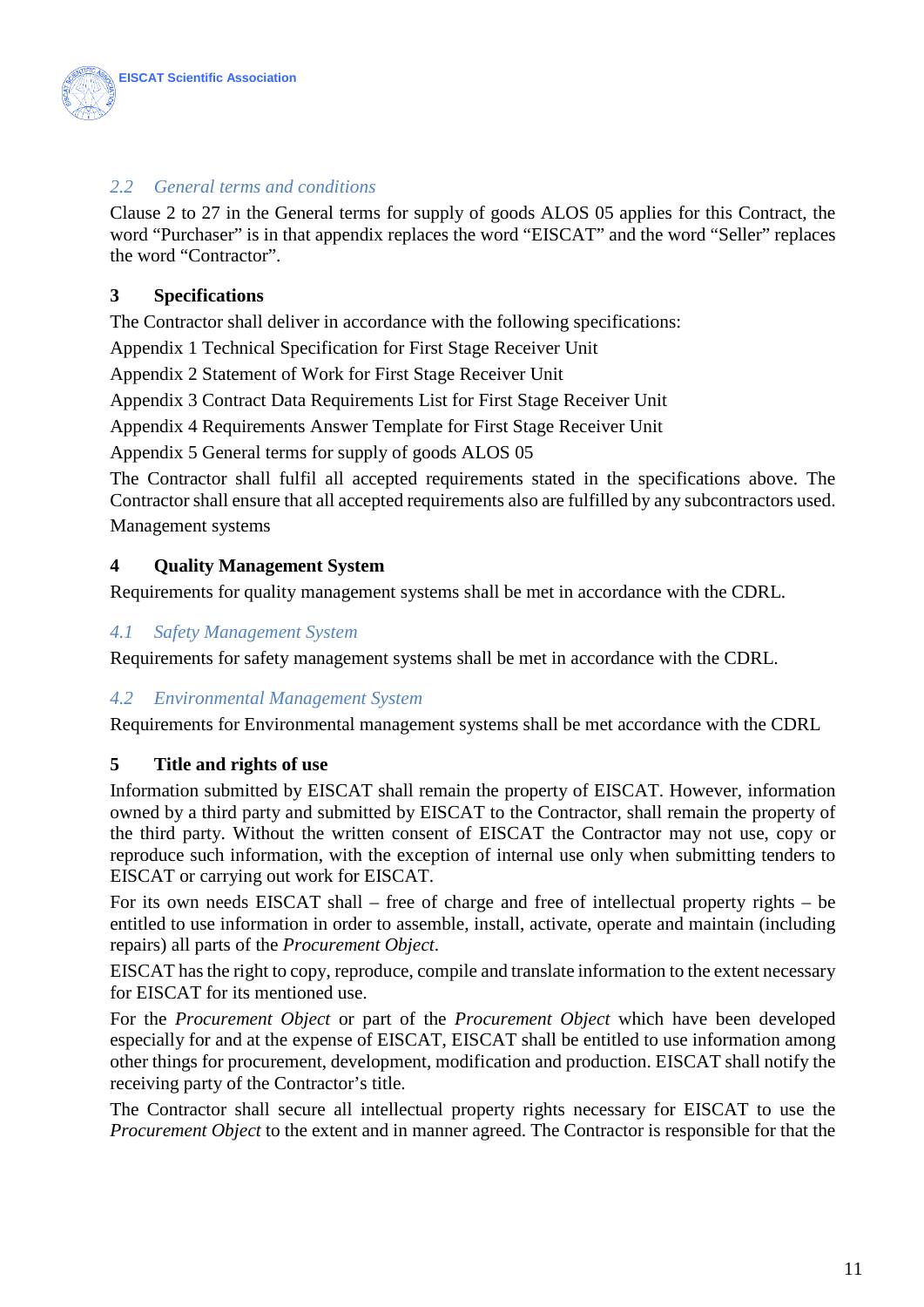

use described in this section does not infringe upon the rights of third parties and that information can be used to the extent and in the manner agreed.

In case the *Procurement Object* has been developed especially for and at the expense of EISCAT, the information is not to be assigned to a third party without the written consent of EISCAT. Should the Contractor thus assign other information, it shall reserve the rights of EISCAT.

# **6 Insurance**

The Contractor shall at its own expense carry general liability insurance in the amount, and having all divisions of coverage, necessary with regard to the Contract and scope. The Contractor shall provide a copy of the insurance policy when requested by EISCAT.

# **7 EISCAT-Supplied Resources**

The Contractor has *responsibility* and *liability* for all EISCAT Supplied Resources until they are returned to EISCAT.

# **8 Amendments**

Requests for amendments and additions shall be made in writing. Amendments and additions shall be in writing and signed by an authorized representative of the respective Party.

Precedence between contractual documents

If the contract text, the attachments other references which explicitly been included in the contract, owns in cases of conflict of validity of this order:

- 1. Technical specification for First Stage Receiver Unit
- 2. Statement of Work for First Stage Receiver Unit
- 3. Contract Data Requirements List for First Stage Receiver Unit
- 4. Requirements Answer Template for First Stage Receiver Unit
- 5. General terms for supply of goods ALOS 05

# **9 Options**

EISCAT shall have the right but not the obligation, to no later than 3 months before the expiry of this contract ordering the following deliverables to the conditions of this contract:

| <b>Item</b> | <b>Description</b>                                                                                                                                                                                    | Quantity and unit      |
|-------------|-------------------------------------------------------------------------------------------------------------------------------------------------------------------------------------------------------|------------------------|
|             | Optional contract phase, <i>Procurement Object 4</i> : Delivery of<br>10 - 59 FSRU units, including shipping to the new<br>EISCAT_3D site in Northern Sweden. Preliminary delivery:<br>to be agreed.  | Price per FSRU<br>unit |
|             | Optional contract phase, <i>Procurement Object 5</i> : Delivery of<br>10 - 59 FSRU units, including shipping to the new<br>EISCAT_3D site in Northern Finland. Preliminary delivery: to<br>be agreed. | Price per FSRU<br>unit |
|             | Optional contract phase: Changes and additions. Hourly rate<br>per hour of additional production.                                                                                                     | Price per hour         |